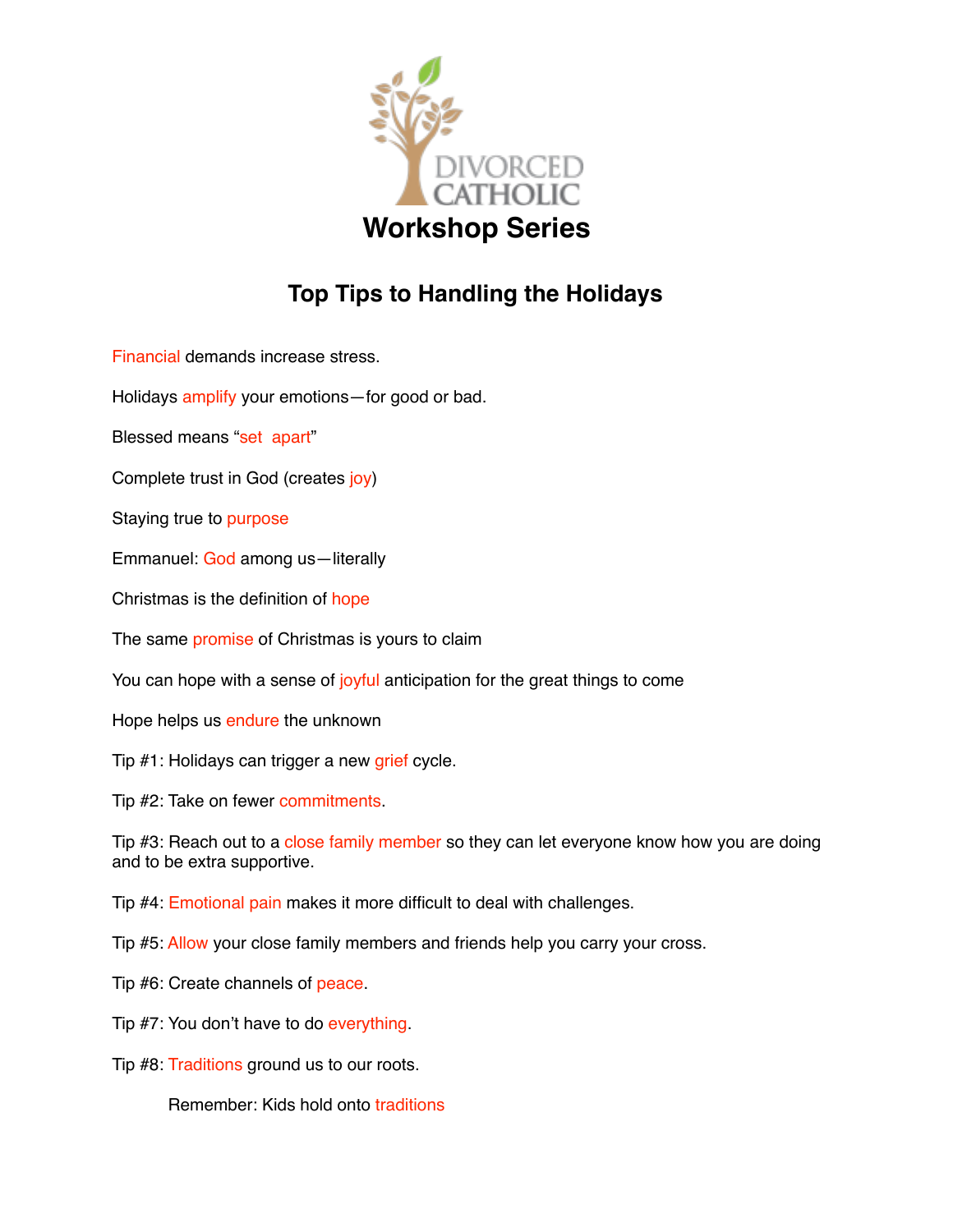

Tip #9: Great opportunity to replace difficult/unwelcome traditions with new ones.

## Be creative

Tip #10: Now is a chance to create your future.

Bonus Tip: Holidays are sacred times for families.

Bonus Tip: Overnight Christmas Eve with your extended family and wake-up sharing their joy and love.